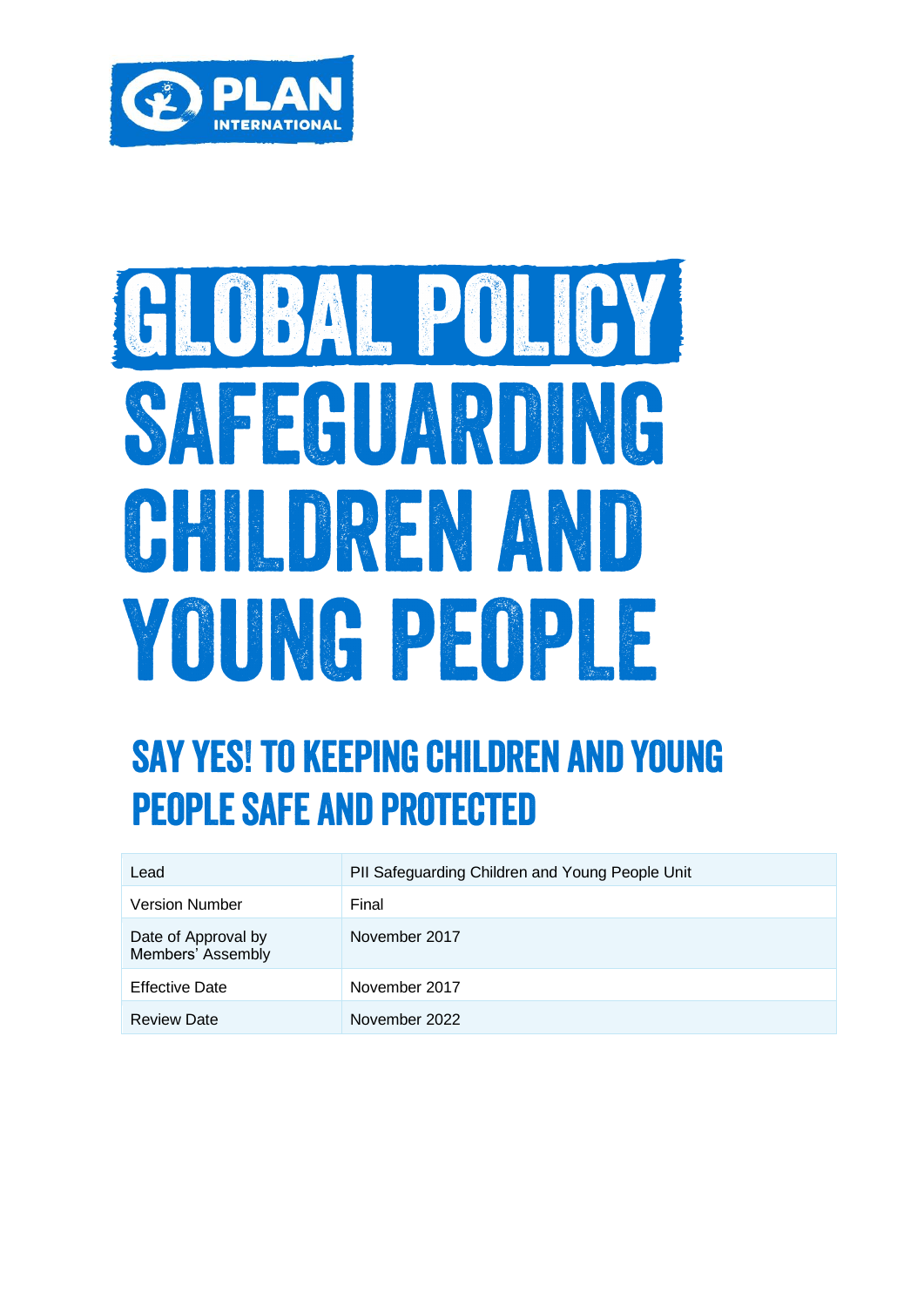## **APPLICATION**

As a Global Policy, this policy applies to:

- a. Plan International, Inc. ("PII"), including its headquarters in the United Kingdom (operating through its UK subsidiary, Plan Limited), and all of its country offices, regional offices, liaison offices, and any other offices, some of which operate as branches and some as subsidiaries;
- b. All National Organisations that have signed a Members' Agreement and License Agreement with PII; and
- c. All other entities that agree to be bound by the Global Policies.

(together, "Plan International Entities", or may be referred to as "we" or "us" in this document).

All of the Plan International Entities, including PII, shall enact their own procedures which must be in line with global procedures, regulations, or other regulatory documents that enable compliance by its employees (and/or, when appropriate, contractors and other partners) with this Global Policy. Where required by law or local practices, PII offices and National Organisations may enhance the standards and requirements set out in this policy.

#### **Girls**

Due to our Purpose, this Global Policy, has a particular focus on girls and young women aged up to and including 24 years. Girls may be especially vulnerable and at risk from certain forms of violence, including sexual and gender-based violence<sup>1</sup>. Violence against girls is not only against the values and principles we uphold as described in this Global Policy, but also in direct opposition to the aims of our work. As such, we are particularly concerned with ensuring that girls do not experience harm, abuse, exploitation, or any other form of violence as a result of their engagement with us or our programmes, projects, events, and processes. Furthermore, we need to ensure that our safeguarding approach and response to safeguarding concerns are gender responsive.

#### **Young People**

We work with Young People, and therefore the protective scope of this Global policy extends to young people we are supporting or are in contact with, through our youth engagement work. We recognise that young people have particular safeguarding needs requiring distinct consideration. For example, some young people engaging with and attending events supported by a Plan International Entity may be over the formal age of majority and so face fewer legal restrictions in what is permissible, but still require protection from violence and we retain a duty of care towards them.

### PURPOSE

Plan International recognises that violence against children and young people is prevalent throughout the world and in all societies. Violence against children includes physical or mental violence, injury and abuse, neglect or negligent treatment, maltreatment and sexual abuse. Furthermore, children and young people may be vulnerable and at risk due to, for example, reasons of gender, sexual orientation, ethnic origin, disability and age or illness.

Plan International is fully committed to ending violence against children and acknowledge that we have a duty to promote the gender responsive safeguarding of children and young people and particularly those with whom we work or are in contact.

The purpose of this policy is to ensure that:

- all who work for and engage with us are skilled, confident, understand, and are well supported in meeting their responsibilities to safeguard children and young people from violence and engage positively with them in ways that enhance the achievement of our Purpose;
- we have in place procedures to prevent and deal with the actions/behaviour of our Staff, Associates, Visitors or us as an organisation that result in violence against a child or young person and/or places them at risk of the same; and
- children and young people we work with are aware our responsibilities to prevent and respond to any harm against them arising from actions and behaviours of our Staff, Associates and Visitors, and, the routes for reporting such incidents.

 $^1$  Boys are also vulnerable to sexual abuse and exploitation but the overwhelming majority of reported incidents identify girls as the victims.

Global Policy on Safeguarding Children and Young People. 'Say Yes! To Keeping Children and Young People Safe and Protected' Page **1** of **10**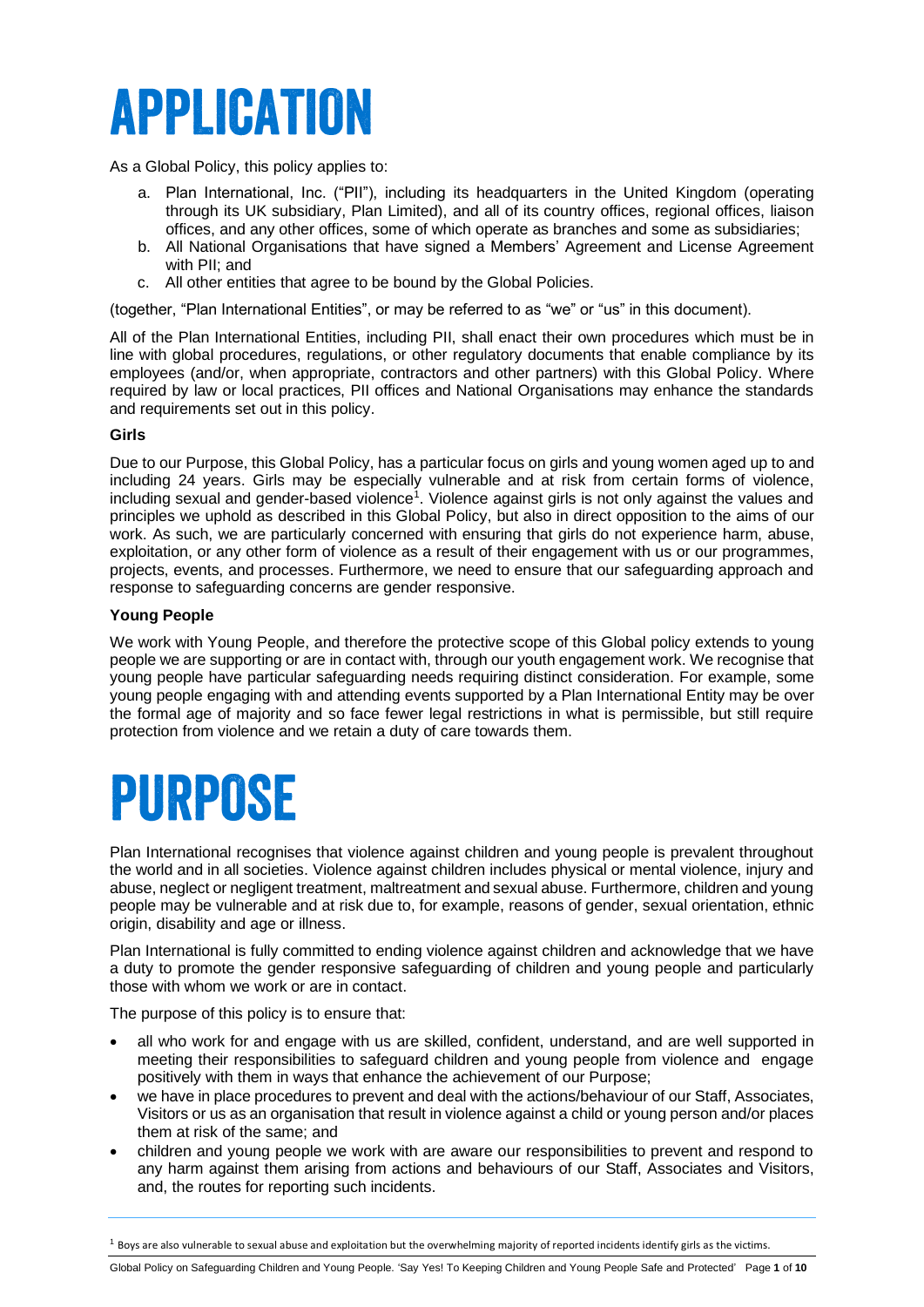# **POLICY STATEMENT**

We are fully committed to the gender responsive safeguarding of all children and young people from all forms of violence. We take very seriously our responsibility and duty to ensure that we, as an organisation, and anyone who represents us does not in any way harm, abuse or commit any other act of violence against children and young people or place them at risk of the same.

We promote child and youth safe practices, approaches, interventions and environments which respects, recognises and responds to the specific safeguarding needs and addresses the protection risks of the differing gender and other identities. We will challenge and do not tolerate inequality, discrimination or exclusion.

We respond to a child or young person who may be in need of protection and or psycho-social support and intend that their welfare and best interests will at all times be paramount consideration.

We ensure all who work with and engage with us understand and are supported in their meeting safeguarding roles and responsibilities. We take positive action to prevent anyone who might be a risk to children and young people from becoming involved with us and take stringent measures against any Staff, Associate or Visitor who perpetrates an act of violence against a child.

We promote the active involvement of children and young people in their own protection.

## **APPLICABLE REQUIREMENTS**

**This Global Policy is underpinned by the following set of principles that guides its implementation:** 

- 1. All children and young people aged under 18 years have equal rights to protection from all forms of violence as declared in Article 19 of the United Nations Convention on the Rights of the Child. In addition, the Universal Declaration of Human Rights recognises fundamental human rights, the dignity, worth and equal rights of people at **any** age, thus including young people aged 18 to 24 years old.
- 2. The human rights of children and young people will be respected and applied to all irrespective of age, sex, gender, gender identity, sexual orientation, nationality, ethnic origin, colour, race, language, religious or political beliefs, marital status, disability, physical or mental health, family, socio-economic or cultural background, class, any history of conflict with the law or any other aspect of their background or identity. Inequality, exclusion, and discrimination will be challenged and will not be tolerated.
- 3. All children and young people should be empowered and encouraged to fulfil their potential. Decisions made about children and young people will be made as far as possible with their participation and in their best interest giving full consideration to how such decisions will affect them. Children will be encouraged to express their views this will be given 'due weight' in accordance with their age and lev el of maturity.
- 4. We have a responsibility to care for and protect children and young people, especially those that are vulnerable, and make sure they are not harmed.
- 5. We have particular responsibilities to children and young people with whom we come into contact. No child or young person must suffer harm, intentionally or unintentionally, as a result of their engagement, association or contact with us whether as a sponsored child, a participant in our programmes, projects, events, processes, or youth advisory panels or as part of a fundraising or influencing campaign.
- 6. We have a responsibility to inform and empower children and young people so that they learn about and are better able to exercise their rights to protection. We will work with children and young people ensuring they understand the essence of this policy, our safeguarding commitment and the means via which they can report policy breaches. We will also involve them in the development of safeguarding measures within Plan International in accordance with their evolving capacities.

Global Policy on Safeguarding Children and Young People. 'Say Yes! To Keeping Children and Young People Safe and Protected' Page **2** of **10**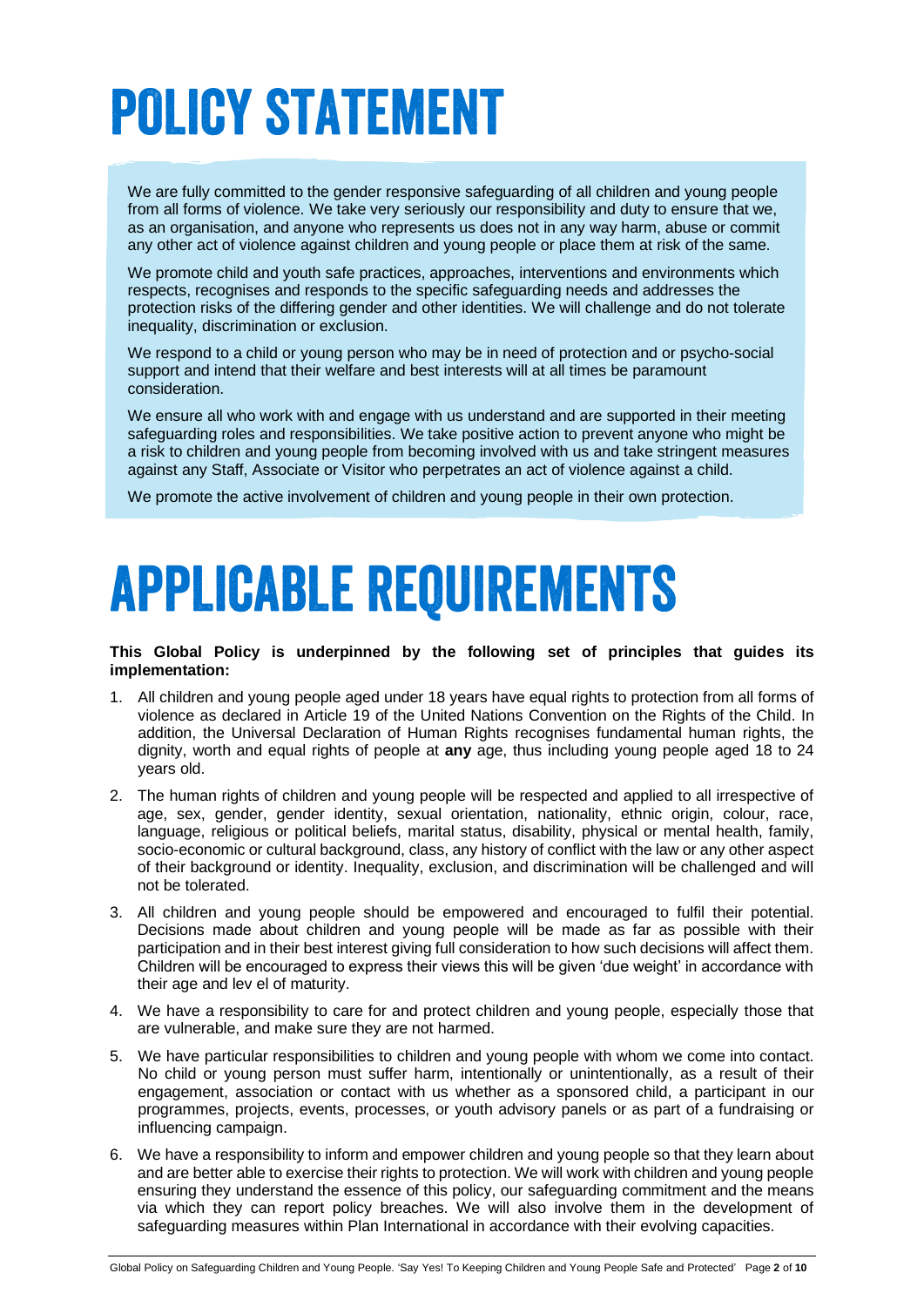- 7. We are open and transparent, and will hold ourselves to account for our commitment to safeguard children and young people. Safeguarding concerns can be raised and discussed, poor practice and inappropriate behaviour challenged and addressed, and our safeguarding measures continuously reviewed and strengthened to ensure we remain accountable to children, young people, and their families.
- 8. We will act on on safeguarding concerns, ensuring that our actions are timely, appropriate and centered around the child or young person, taking into account their gender and other specific safeguarding needs and vulnerabilities.
- 9. We work together in partnership with other agencies to promote the safeguarding of children and young people within organisations engaged with us and in the wider community.
- 10. We will never knowingly allow a person to become or continue to be, a sponsor where the person:
	- a. is currently in prison for any type of crime including awaiting trial; or
	- b. has committed crimes against children.
- 11. Our safeguarding approach recognises and responds to the specific safeguarding risks and needs of the differing gender and other identities. It takes appropriate measures to address gender bias and other forms of discrimination and violence which may arise as a result of these. It supports the empowerment and fosters the inclusion of girls in the safeguarding process, in a manner that promotes equality, equity and ultimately their increased safety and protection.
- 12. Our safeguarding approach is mainstreamed in all stages of our operations, thematic portfolios, programmes, projects, activities, influencing work, and interventions in both development and humanitarian settings thus ensuring that these are designed and delivered in a manner that does no harm to children and young people.

In light of our commitment and accompanying principles, we give the highest priority to the safety and protection of children and young people.

We will ensure our Staff, Associates, and Visitors are supported to meet their safeguarding responsibilities and requirements, understand the specific risks to children and young people of differing gender and other identities and how they can work and engage in ways that increase the safety and protection of children and young people with whom we are in contact.

Our Safeguarding Implementation standards lays down the requirements for ensuring safeguarding measures are embedded in all parts of our operations and interventions.

#### **Sanctions**

Breaches of this policy will be investigated in accordance with disciplinary procedures and contractual agreements, or a referral may be made to statutory authorities for criminal investigation under the law of the country in which they work. Breaches may incur sanctions including disciplinary action leading to possible dismissal, termination of all relations including contractual and partnership agreements, and where relevant, appropriate legal or other such actions.

If a legitimate concern about the suspected abuse of a child or young person is raised but proves to be unfounded on investigation, no action will be taken against the reporter. However, appropriate sanctions will be applied in cases of false and malicious accusations.

# **ROLES AND RESPONSIBILITIES**

#### **1. All Staff, Associates and Visitors shall:**

- a. commit and contribute to an environment where children and young people feel respected, supported, safe and protected
- b. never act or behave in a manner that results in violence against a child or young person or places a child or young person at risk of violence;
- c. be aware of and adhere to the provisions of this Global Policy.

#### **2. All Staff shall:**

a. comply with this Global Policy, including the Safeguarding Code of Conduct (Annex 1); and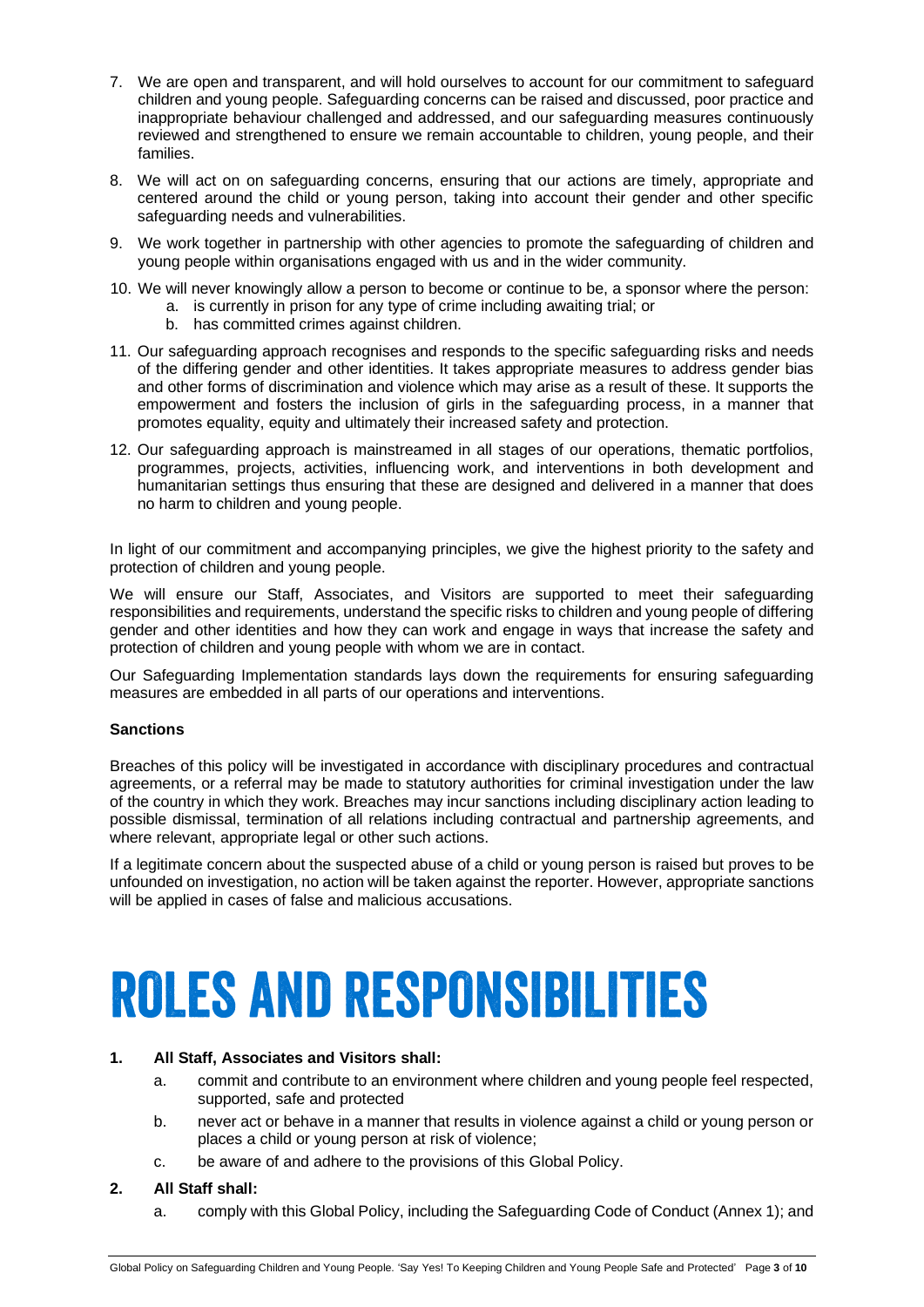b. report and respond to safeguarding concerns and breaches of the policy in line with the applicable procedures of the applicable Plan International Entity.

#### **3. Associates and Visitors shall:**

- a. agree, by signing, to complying with either:
	- i. the Safeguarding Code of Conduct (Annex 1); or
	- ii. other appropriate guidance developed by a Manager at the relevant Plan International Entity on appropriate behaviour towards children and young people as relevant to their engagement using the Safeguarding Code of Conduct (Annex 1) as a guide; or
- b. comply with his/her own Code of Conduct, provided the contracting Manager ensures that it complies and is consistent with this Global Policy.

#### **4. Managers shall ensure that:**

- a. Children, young people and communities with which we engage, work or are in contact are made aware of the provisions of this Global Policy to ensure they have the confidence and ability to report any incidents occurring against children and young people;
- b. Staff, Associates, and Visitors are aware of the Safeguarding Implementation Standards that are applicable to their role or engagement with us;
- c. they support and develop systems which maintains an environment which is safe for and prevents violence against children and young people; and
- d. they are accountable for ensuring that the policy is fully embedded within their areas of responsibility in accordance with the Safeguarding Implementation Standards (Annex 2).

#### **5. Directors shall ensure that:**

- a. the relevant Plan International Entity has in place local procedures that are consistent with this Global Policy and with the global document *Reporting and Responding to Safeguarding Issues* which outlines the reporting requirements and the manner in which they are escalated within each Plan International Entity. These local procedures should be developed with the assistance of local advisers and updated regularly. The policy and applicable procedures must be made available in local languages and child-friendly formats; and
- b. the relevant Plan International Entity implements our Safeguarding Implementation Standards as they apply to their context, the people (Staff, Associates, and Visitors), children and young people with whom they engage, as well as the processes, programmes, projects, events and activities they undertake.
- 6. **Organisations that work with us** in carrying out our programmes, projects, processes, events and/or activities involving children and young people must comply with the Safeguarding Guidelines contained in Annex 2.
- 7. **All Plan International Entities** shall monitor compliance with this Global Policy through the mandatory tracking and auditing of the Safeguarding Implementation Standards and Safeguarding Code of Conduct (see Annex 1). Auditing against the standards will be lead by PII's Global Assurance Department. In addition, we will work with and ensure the participation of children, young people, staff, associates and visitors to review, monitor and evaluate the implementation of this Global policy.

### **TERMS AND DEFINITIONS**

#### **When used in this document:**

*"Associate"* refers to a range of contracted paid and non-paid individuals who have committed to work with or support a Plan International Entity. It includes, among others, board members, volunteers (including community volunteers), interns, sponsors, researchers, donors, consultants and contractors, staff and/or representatives of partner organisations and local governments (when operating in partnership agreement with a Plan International Entity).

*"Child"* in line with the United Nations Convention on the Rights of the Child and for the purposes of this Global policy, is defined as any person – girl, boy, young woman, young man, and children of other gender identities - under the age of 18 years (UNCRC Article 1). (See definition of Young Person/People or Youth below).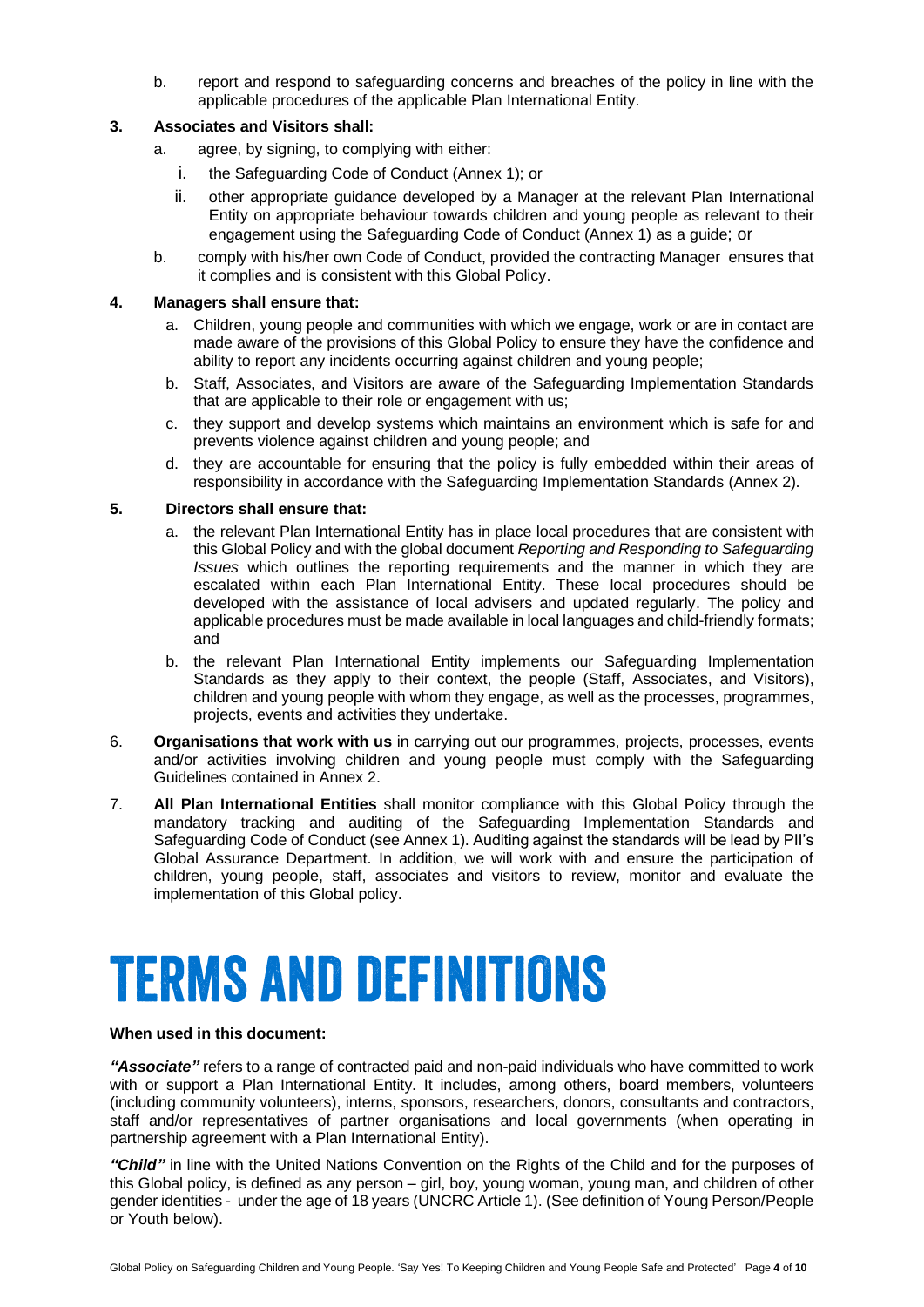"*Director*" is an Executive Director of PII or a National Director.

*"Direct beneficiaries"* are the people who are the target of and who we know will be immediately affected by one or more project outputs; irrespective of whether these are delivered directly by Plan International or by partners or organisations who are acting on behalf of Plan International.

- $\circ$  Direct beneficiaries are individuals who receive materials, equipment; interventions such as training, awareness raising, mentoring or other personal support.
- $\circ$  Direct beneficiaries may be a single member of a household (for example a mother participating in training on nutrition); or it may be all members in the household (for example, distribution of hygiene kits or malaria nets that the whole family use).

"*Harm"* is any detrimental effect on a child's or young person's physical, psychological, or emotional wellbeing. Harm may be caused by abuse or exploitation whether intended or unintended.

*"Manager"* refers to a Staff member who has responsibility for line managing or supervising the work of Staff or Associates.

*"National Organisation" or "NO"* refers to a legal entity that has signed a Members' Agreement and License Agreement with PII.

*"PII"* refers to Plan International, Inc., including when operating through one of its subsidiaries. It generally includes international headquarters, regional offices, liaison offices, and country offices.

*"*'*Safeguarding children and young people'* is the responsibilities, preventative, responsive and referral measures that we undertake to protect children and young people, ensuring that no child or young person is subject to any form of harm as a result of their association with the organisation. This includes, ensuring that their contact with us and those associated with us and/or their participation in our activities, interventions and operations is safe and where there are concerns over a child or young person's welfare or where a child or young person has been subject to violence, appropriate and timely actions are taken to address this and incidents are analysed so as to ensure continued learning for Plan International Entities.

"*Safeguarding - Gender Responsive Safeguarding"<sup>2</sup>* is a safeguarding approach that:

- takes full account of gender in considering the specific safeguarding needs of girls, boys and other gender identities;
- integrates safeguarding measures that address protection risks for children and young people (girls, boys, young women, young men, and children of other gender identities) that stem from issues relating to gender bias and discrimination; and
- supports the empowerment and fosters the inclusion of girls, particularly in the safeguarding process, in a manner that promotes equality, equity and ultimately their increased safety and protection

*"*'*Staff"* refers to individuals who receive a regular salary for work in any Plan International Entity as well as individuals paid by or through a Plan International Entity but located in another entity.

"Violence" against a child or young person<sup>3</sup> includes all forms of physical or mental violence, injury or abuse, neglect or negligent treatment, emotional ill-treatment or psychological violence, sexual abuse and exploitation, harassment, and commercial or other exploitation of a child or young person. Acts of violence can also take place online through, for example, the web, social media or mobile phones. It may be an intentional act involving the use of physical force or power or it may be failing to act to prevent violence against a child or young person. Violence consists of anything which individuals, groups, institutions or organisations do or fail to do, intentionally or unintentionally, which either results in or has a high likelihood of resulting in actual or potential harm to the child or young person's wellbeing, dignity and survival and development.

*"Visitor"* refers to a range of persons who are visiting our offices or programmes and may come into contact with children and young people through a Plan International Entity, including journalists, media, researchers, visiting sponsors and celebrities.

*"Young Person/People" or "Youth"* in line with United Nations definitions, include individuals – young women, young men, and young persons of other gender identities - aged 15 years to 24 years old. This group spans the categories of 'children', 'adolescents' and 'adults' but regards young people as having particular safeguarding needs and requiring distinct consideration aside from younger children and older adults.

Global Policy on Safeguarding Children and Young People. 'Say Yes! To Keeping Children and Young People Safe and Protected' Page **5** of **10**

<sup>&</sup>lt;sup>2</sup> A working definition developed by PII Child and Youth Safeguarding Unit which may change on completion of our Gender Responsive Safeguarding toolkit.

<sup>&</sup>lt;sup>3</sup> A working definition. Awaiting final definition from International Programmes.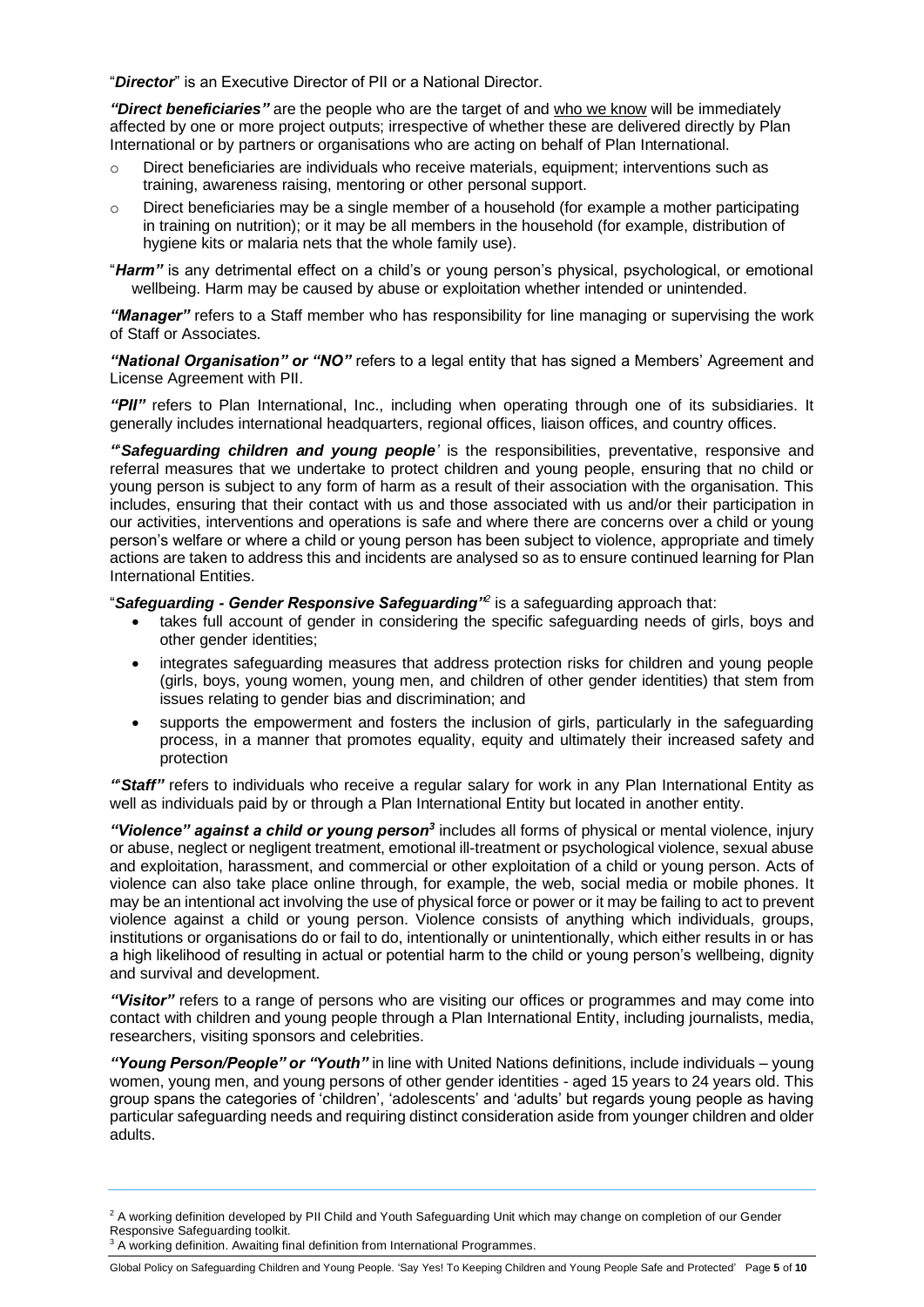### **ANNEX 1: SAFEGUARDING CODE OF CONDUCT**

**Plan International is committed to creating a safe environment for children and young people. All staff have a duty to uphold the principles of the Global Policy on Safeguarding Children and Young People and commit to maintaining an environment that prevents violence against children and young people. Further to this, sexual exploitation and abuse by staff (including those that work in our humanitarian response) constitutes acts of gross misconduct and is therefore grounds for termination of employment.** 

#### **As such, I agree that I will:**

- a. Adhere to the Global Policy on Safeguarding Children and Young People and be open and honest in my dealings with children and young people, their families, and communities participating in programmes, projects, processes, events, and activities.
- b. Treat children and young people in a manner which is respectful of their rights, integrity, and dignity and considers their best interests regardless of age, sex, gender, gender identity, sexual orientation, nationality, ethnic origin, colour, race, language, religious or political beliefs, marital status, disability, physical or mental health, family, socio-economic or cultural background, class, or any history of conflict with the law.
- c. Create and maintain an environment which prevents the abuse and exploitation of children and young people ensuring that I am aware of potential risks with regards to my conduct and work, and take appropriate action so as to minimise risks to children and young people.
- d. Contribute to building an environment where children and young people we engage with are:
	- i. respected and empowered to participate in and discuss decision making and interventions into their safeguarding in accordance with their age, maturity and evolving capacities; and
	- ii. well informed on their safeguarding and protection rights and what to do if they have a concern.
- e. Display high standards of professional behaviour at all times, providing a positive role model for children and young people.
- f. Comply with all relevant international standards and local legislation in relation to child labour, and refrain from using children and young people aged below 18 years for domestic or other labour, if such work is inappropriate, exploitative or harmful given their age or developmental capacity, which interferes with their time available for education and recreational activities, or which places them at significant risk of injury, exploitation, or violence. In addition, I understand that I must not use children and young people of any age that we work with for domestic or other labour.
- g. Respect the privacy and confidentiality of children and young people associated with Plan International. This means I will:
	- $\circ$  Never ask for or accept personal contact details or invitations to share personal contact details (this includes email, phone numbers, social media contacts, address, webcam, skype, etc.) from any child or family associated or formerly associated<sup>4</sup> with our work or share my own personal contact details with such individuals except where this has been explicitly authorised by Plan International and/or for Plan International business purposes.<sup>5</sup>
	- o Never disclose, or support the disclosure of, information that identifies sponsored families or children, through any medium, unless that disclosure is in accordance with standard Plan International policies and procedures and/or has the explicit consent of Plan International.<sup>6</sup> Media include paper, photographs, and social media.
	- o Never make any contact with a child, young person, or family members associated with Plan International's work that is not supervised by a (or another) member of Plan International Staff. Such contact may include but is not limited to visits and any form of communication via social media, emails, and letters.

Global Policy on Safeguarding Children and Young People. 'Say Yes! To Keeping Children and Young People Safe and Protected' Page **6** of **10**

<sup>4</sup> Where the child is a sponsored child requests for continued communication upon 'graduation' of the sponsorship (when the sponsored child reaches 18 years) must comply with Plan International's Sponsorship guidelines on the same.

<sup>5</sup> Plan International will seek informed consent as appropriate from the child or young person.

<sup>6</sup> Plan International will seek informed consent as appropriate from the child or young person.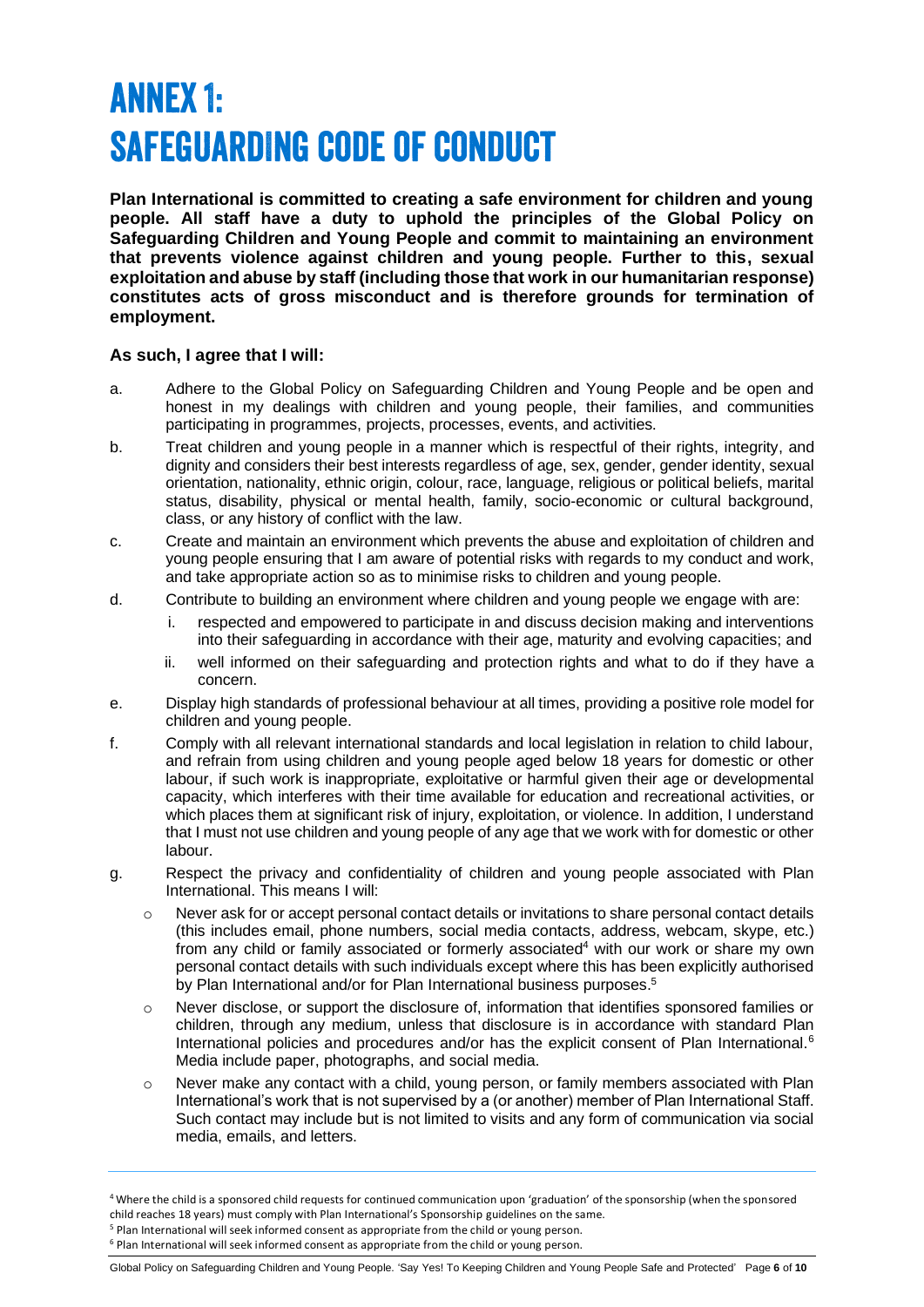- o Always ensure that when on an official or work visit with Plan International and I wish to take pictures of children and young people associated with the organisation, for personal use, I will:
	- ➢ Always consult first with the local Plan International office so as to make sure that it is ok to take pictures in the local context and that the intended use of the pictures does not conflict with Plan International's policies.
	- $\triangleright$  Ask permission of the child or young person (or in the case of young children, their parent or guardian) informing them of the specific purpose(s) and intended use (including how and where) and respect their decision to say no making it clear that there will be absolutely no negative repercussions from denying such consent.
	- ➢ Ensure the images are respectful and do not impact negatively on their dignity and privacy.
	- ➢ Ensure that the use of the images does not put the child or young person at risk of being identified or located.
	- ➢ Never upload the images of children and young people associated with Plan International to non-Plan International social media pages without the full and explicit consent of Plan International<sup>7</sup>.
- h. Report and respond to any concerns, suspicions, incidents or allegations of actual or potential abuse to a child or young person in accordance with applicable procedures of the engaging office.
- i. Cooperate fully and confidentially in any Plan International investigation of concerns or allegations of abuse to children and young people.
- j. Immediately disclose all charges, convictions, and other outcomes of an offence, which occurred before or occurs during association with Plan International that relate to exploitation and abuse of a child or young person.

#### **I will not:**

- a. Abuse or exploit a child or young person or behave in any way that places a child or young person at risk of harm, including through harmful traditional practices such as, for example, Female Genital Mutilation, forced or child marriage.
- b. Engage in any form of sexual activity or develop physical/sexual relationships with anyone under the age of 18 regardless of the age of consent locally. Mistaken belief in the age of a child is not a defence.<sup>8</sup>
- c. Engage in sexual relationships with Plan International youth direct beneficiaries aged 18 to 24 years as these undermine the credibility and integrity of Plan International's work and are based on inherently unequal power dynamics'.<sup>9</sup>
- d. Use physical punishment/discipline or use of physical force of any kind towards children and young people.
- e. Engage young people in any form of sexual activity which involves the exchange money, employment, goods, or services for sex, including sexual favours or other forms of humiliating, degrading or exploitative behaviour. This includes exchange of assistance that is due to beneficiaries<sup>10</sup>
- f. Use language or behave towards a child or young person in a way that is inappropriate, offensive, abusive, sexually provocative, demeaning or culturally inappropriate.
- g. Fondle, hold, kiss, hug or touch children or young people in an inappropriate or culturally insensitive way.
- h. Have a child/children/young person with whom I am in contact in a work related context, stay overnight at my home or any other personal residential location or accommodation.

<sup>&</sup>lt;sup>7</sup> Plan International will seek informed consent as appropriate from the child or young person and parents or guardians where applicable.

<sup>8</sup> ST/SGB/2003/13: UN Secretary-General's Bulletin on Special measures for protection from sexual exploitation and sexual abuse, 2003 (endorsed by Plan International).

<sup>9</sup> We recognise that our incentive Workers and Community Volunteers live in communities where we operate and so on rare occasions, relationships may develop that may be seen as acceptable in the community but would breach this element of the code. However, we expect Incentive Workers and Community Volunteers working in Programme areas to make known to the relevant manager any potentially compromising relationship they are in or considering, that involve a beneficiary who is aged 18 years and above.

<sup>10</sup> ST/SGB/2003/13: UN Secretary-General's Bulletin on Special measures for protection from sexual exploitation and sexual abuse, 2003 (endorsed by Plan International).

Global Policy on Safeguarding Children and Young People. 'Say Yes! To Keeping Children and Young People Safe and Protected' Page **7** of **10**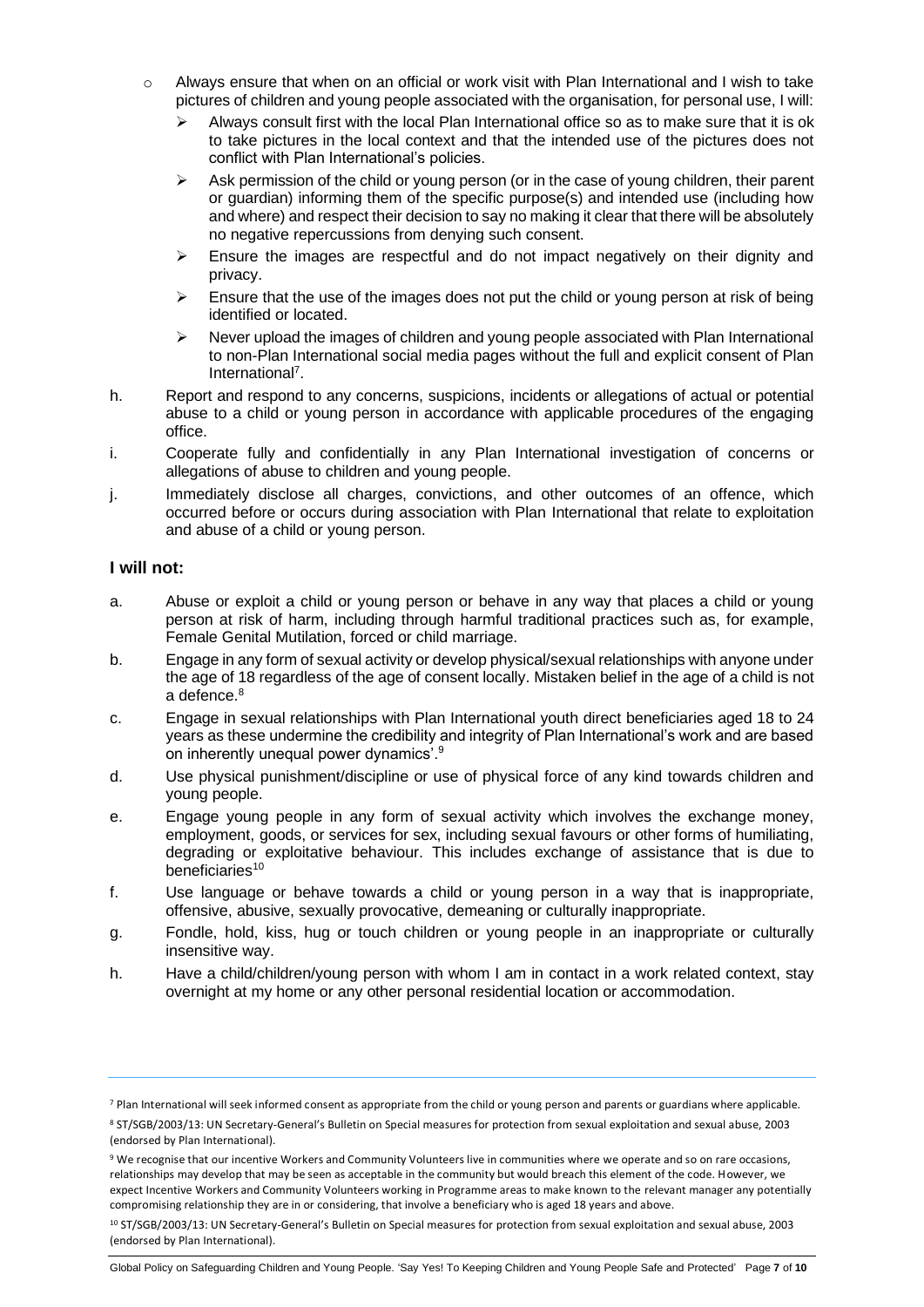- i. Sleep in the same room or bed as a child or young person with whom I am in contact in a work related context. Where it is necessary to sleep close to unaccompanied children and young people, I will make sure that another adult is present and it is in line with authorised procedures.
- j. Do things of a personal nature for children or young person, with whom I am in contact in a work related context, (e.g. taking a child/young person to the toilet/bathroom; helping them get un/dressed etc.) that they can do for themselves.
- k. Spend time alone away from others with children and young people with whom I am in contact in a work related context; I will always make sure that another adult is with me and/or I am with the child/young person in an open public place, where others are around and in plain view of others.
- l. Hit or otherwise physically assault or physically abuse children or young people.
- m. Act in ways that shame, humiliate, belittle or degrade children and young people, or otherwise perpetrate any form of emotional abuse.
- n. Discriminate against, show differential or preferential to, or favour particular children and young people to the detriment of them or others.
- o. Develop relationships with, engage in any practice with or develop behaviour towards children and young people which could in any way be deemed or interpreted as exploitive or abusive.
- p. Condone or participate in behaviour of children or young people which is illegal, unsafe, or abusive.
- q. Use any computers, mobile phones, video and digital cameras, or any such medium to exploit, harass or bully children or young people.
- r. Use computers, mobile phones, or video/digital cameras or other electronic devices, to access, view, create, download, or distribute pornography, especially abusive images of children or young people.

**The above is not an exhaustive list. Staff, Associates, and Visitors should consider all related actions and behavior which may compromise the rights and safeguarding of children and young people.**

#### **Personal Conduct outside Work or Engagement with Us**

We do not dictate the belief and value systems by which Staff, Associates, and Visitors conduct their personal lives. However, actions taken by them out of working hours that are seen to contradict this policy will be considered a violation of the policy.

Our Staff, Managers, Associates, and Visitors are required to adhere to principles of the Global Policy on Safeguarding Children and Young People both at work and outside work.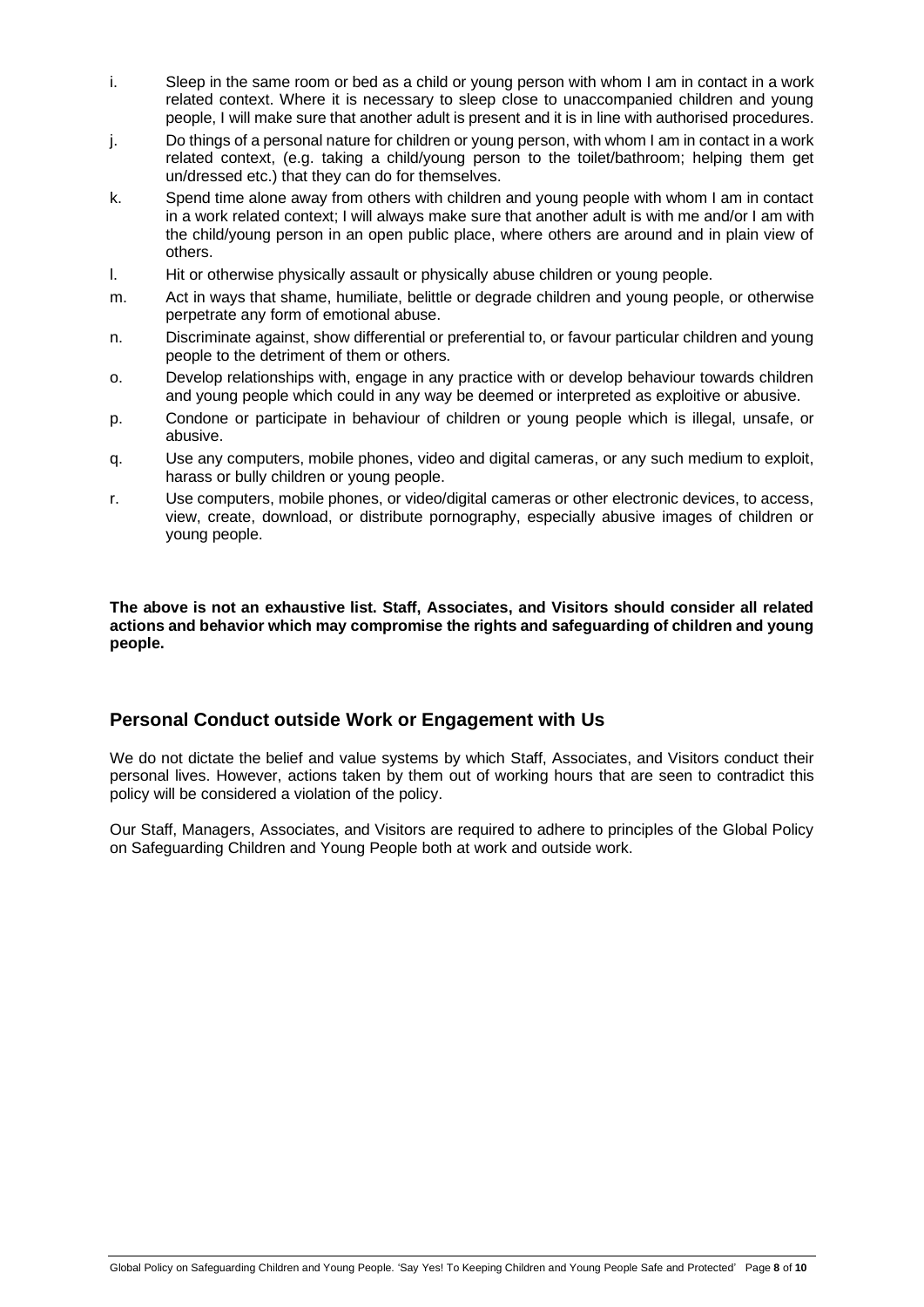### **ANNEX 2: GUIDELINES FOR IMPLEMENTING SAFEGUARDING IN PRACTICE**

These guidelines outline the requirements for safeguarding children and young people that are applicable to organisations that work with Plan International Entities in carrying out our programmes involving children and young people.

They are particularly applicable to organisations assessed as having contact with children and young people, working with children and young people, and/or whose projects, programmes, processes, activities, advocacy and influence work impact on children and young people. Organisations funded by a Plan International Entity are expected to build on these guidelines as appropriate based on the nature of their activities and risks to children and young people.

The guidelines illustrate our commitment to support and respect children's and young people's rights to be protected from harm, and to provide a safe and protective environment for children and young people who are involved with any programmes funded by a Plan International Entity.

#### **The guidelines should be applied in relation to children and/or young people as appropriate, depending on** *the group the organisation works with.*

- **1. Prevention:** The Organisation must take appropriate measures to manage child and/or youth safeguarding risk factors and prevent abuse and exploitation before it occurs. Prevention measures should include organisational safeguarding policies, codes of conduct and associated procedures; the management of safeguarding risks in relation to its operations, activities and interventions; and the production and promotion of 'child and young person friendly' safeguarding information and resources.
- **2. Code of Conduct:** Each Organisation is required to ensure that their personnel avoid any behaviour or conduct that compromises the safety and protection of children and/or young people within its activities, operations and programmes. In addition, programmes and activities working directly with children and/or young people or involving direct contact between the same should develop guidance on expected and acceptable behaviour for children and/or young people towards each other. This should be incorporated into policy and practice documents.
- **3. Gender Equality and Non-Discrimination:** The Organisation should ensure that all Safeguarding Children and/or Young People policies and procedures take into account gender equality and nondiscrimination requirements. Recognising that girls, boys, young women, young men, and children and young people of different gender identities may face different risks relating to their safety and protection and that all children and/or young people have an equal right to protection, irrespective of: age, sex, gender, gender identity, sexual orientation, nationality, ethnic origin, colour, race, language, religious or political beliefs, marital status, disability, physical or mental health, family, socio-economic or cultural background, or class.
- **4. Screening Procedures:** There should be detailed screening procedures for all personnel (including unpaid volunteers) who will come into contact with children and/or young people (directly or indirectly). Screening procedures should be as available in each country and updated on a regular basis, where possible. Screening procedures may include: certificate of good conduct, police reference checks or equivalent, verification that applicants are not listed in national registries of child offenders; a detailed application and interview process; references who support the applicant's suitability to work with children and/or young people.
- **5. Awareness:** The Organisation should ensure that all personnel, sub-contractors or consultants or affiliates involved with children and young people's programmes are aware of safeguarding risks, policies and procedures; and their safeguarding responsibilities. In addition children and/or young people engaged and their parents, guardians or carers should be informed of the same so that they know what behaviours to expect and how to report any concerns.
- **6. Capacity Building:** The Organisation should develop the capacity of all who work with and for children and/or young people to appropriately prevent, detect, report and respond to safeguarding concerns and particularly as they pertain to differing gender and other identities. Efforts should be made to ensure organisational policies and practices are understood and can be effectively implemented through mandatory inductions and on-going training courses for all employees and volunteers and other associates.
- **7. Participation of children and/or young people:** Children and/or young people should be actively, meaningfully and ethically involved in the development of safeguarding measures in accordance with their evolving capacities. Children and/or young people must not be treated simply as objects